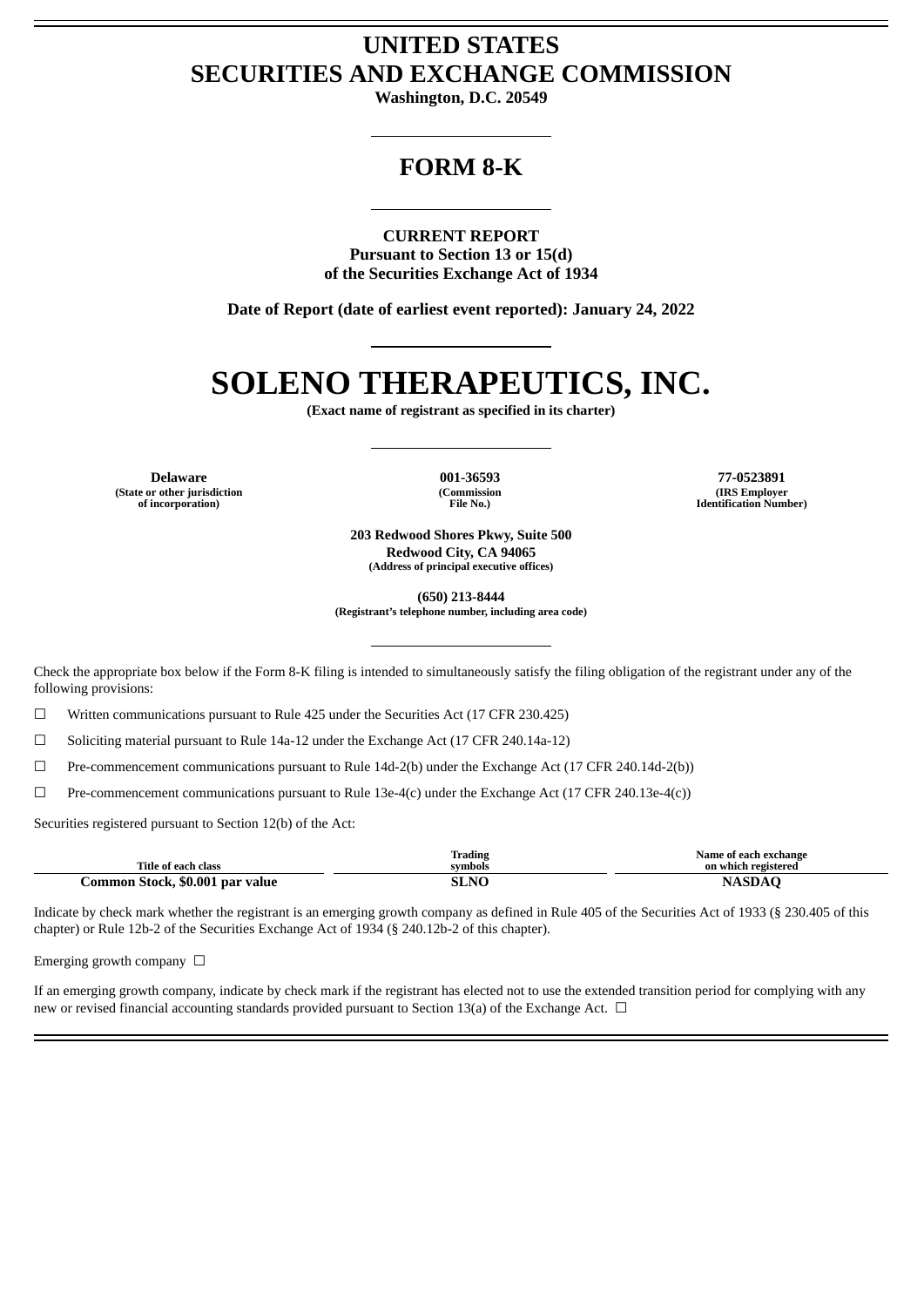## **ITEM 8.01 Other Events**

On January 24, 2022, Soleno Therapeutics, Inc. (the Company) issued a press release discussing recent regulatory guidance from the U.S. Food and Drug Administration's Division of Psychiatry regarding the development of the Company's once-daily DCCR (diazoxide choline) extended release tablets, a once daily oral tablet for the treatment of Prader-Willi syndrome (PWS), which is currently being evaluated in a Phase 3 clinical development program.

A copy of the press release is attached hereto as Exhibit 99.1 and is incorporated herein by reference.

#### **ITEM 9.01 Financial Statements and Exhibits**

(d) Exhibits

| <b>Exhibit</b><br>No. | <b>Description</b>                                                           |
|-----------------------|------------------------------------------------------------------------------|
| 99.1                  | Press release issued by Soleno Therapeutics, Inc. dated January 24, 2022     |
| 104                   | Cover Page Interactive Data File (embedded within the Inline XBRL document). |

2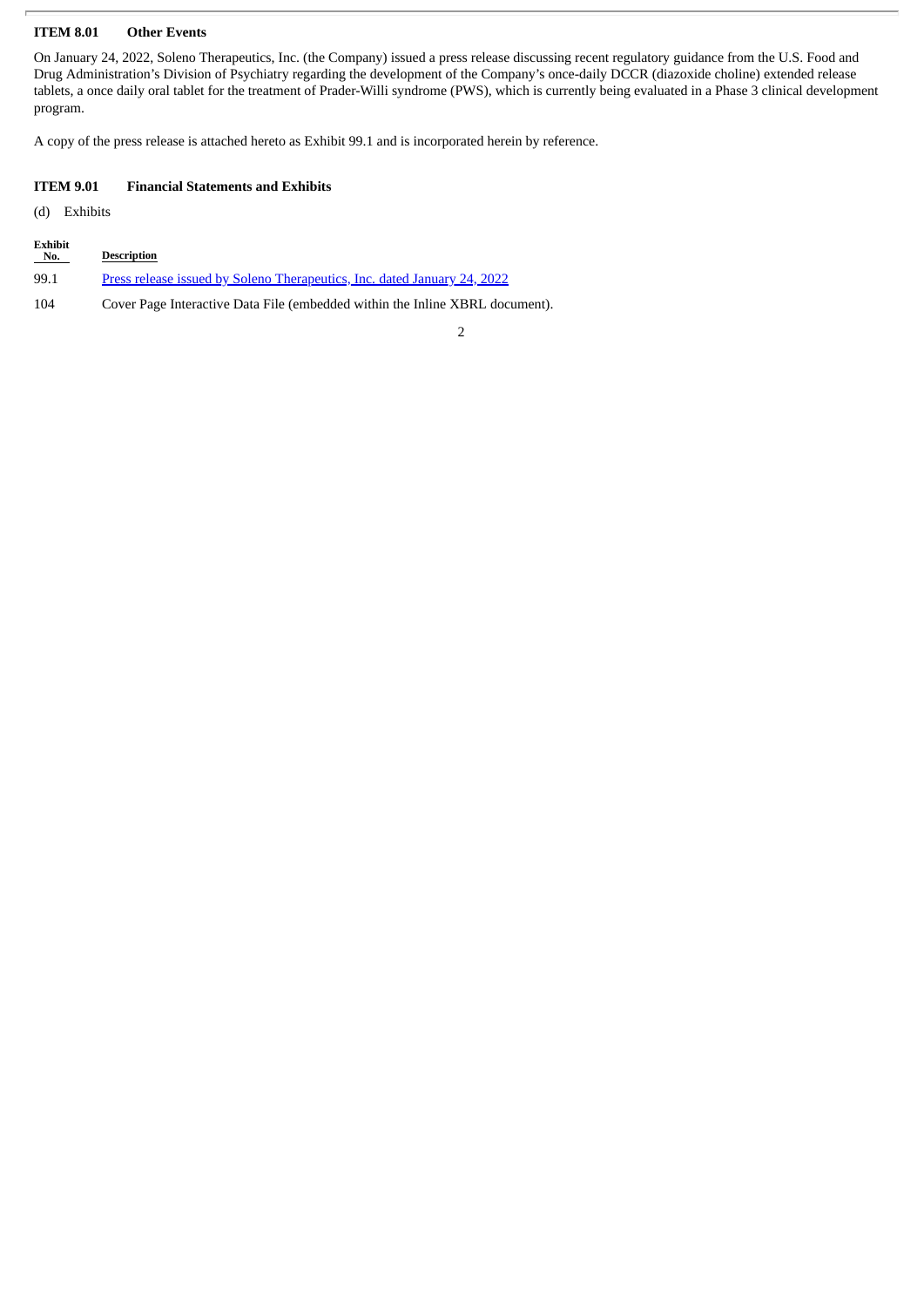**SIGNATURES**

Pursuant to the requirements of the Securities Exchange Act of 1934, the Registrant has duly caused this report to be signed on its behalf by the undersigned hereunto duly authorized.

**SOLENO THERAPEUTICS, INC.**

Date: January 24, 2022

By: /s/ Anish Bhatnagar

Anish Bhatnagar Chief Executive Officer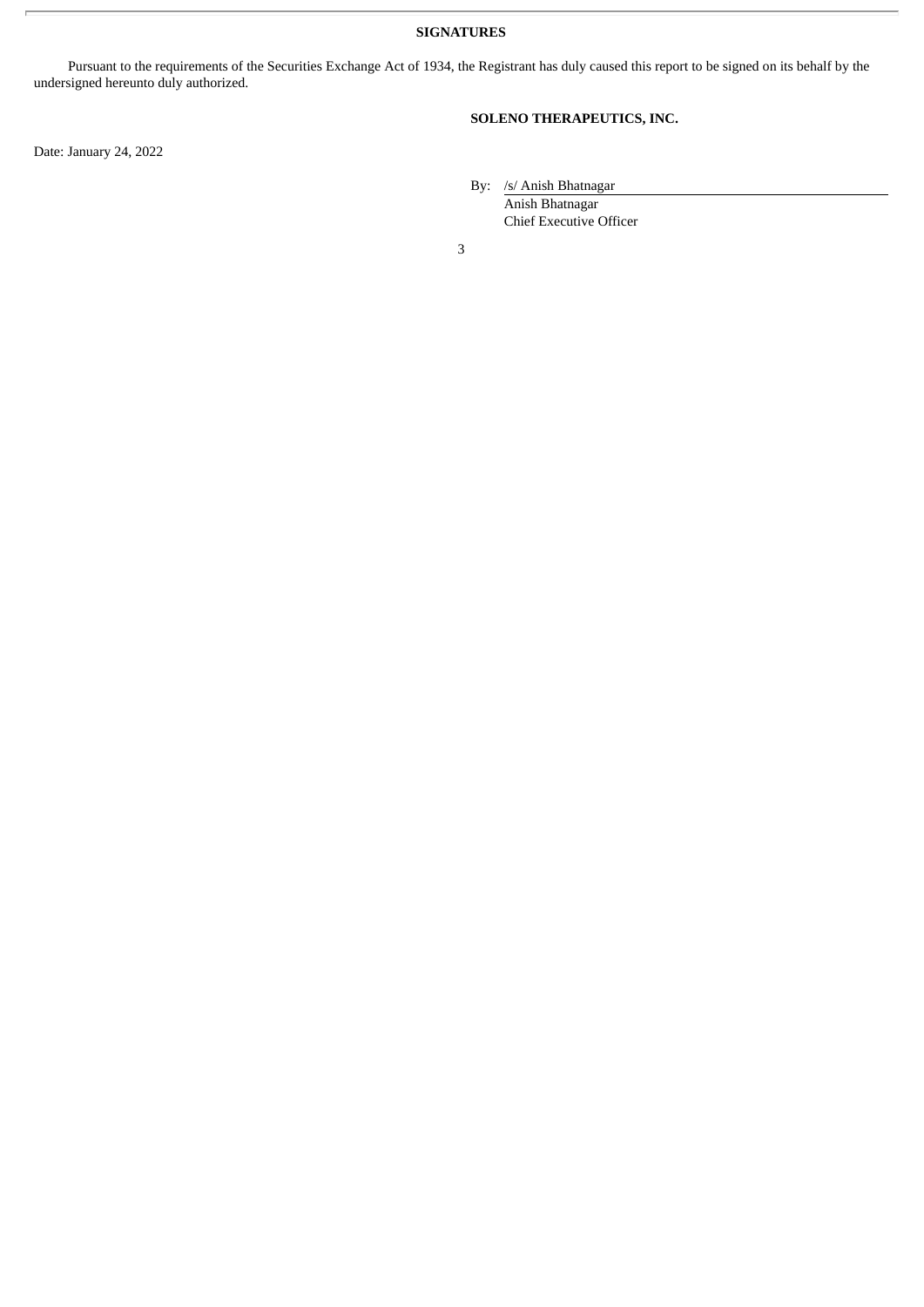<span id="page-3-0"></span>

#### **Soleno Therapeutics Provides Regulatory Update on DCCR for the Treatment of Prader-Willi Syndrome**

**REDWOOD CITY, Calif**., January 24, 2022 – Soleno Therapeutics, Inc. (Soleno or the Company) (NASDAQ: SLNO), a clinical-stage biopharmaceutical company developing novel therapeutics for the treatment of rare diseases, today provided an update following recent interactions with the U.S. Food and Drug Administration (FDA) regarding the development of once-daily DCCR (diazoxide choline) extended-release tablets for the treatment of Prader-Willi syndrome (PWS).

On January 20, 2022, the Company received official meeting minutes from the December 21, 2021, Type C meeting with the FDA's Division of Psychiatry. The purpose of the meeting was to discuss the adequacy of the data submitted by Soleno to the FDA in October 2021 to support a potential New Drug Application (NDA) submission for DCCR for the treatment of PWS, as well as possible ways to generate additional controlled clinical data. The FDA indicated they were receptive to a study design involving participants currently enrolled in Study C602, the Company's ongoing open-label extension study to generate the additional control data necessary to support an NDA. The Company expects to submit a study proposal shortly and, if acceptable, intends to initiate the study thereafter.

"We appreciate the constructive dialogue with the FDA and the potential to obtain additional controlled clinical data from participants already enrolled in C602. This approach would significantly reduce the time and cost to obtain the necessary data," said Anish Bhatnagar, M.D., Chief Executive Officer of Soleno Therapeutics. "Importantly, we are continuing our preparations for an NDA submission for DCCR while the additional data are being collected."

Study C602 is an open-label extension study comprised of patients who completed DESTINY PWS, an international, multi-center, randomized, doubleblind, placebo-controlled study of DCCR.

## **About PWS**

The Prader-Willi Syndrome Association USA estimates that PWS occurs in one in every 15,000 live births in the U.S. The hallmark symptom of this disorder is hyperphagia, a chronic feeling of insatiable hunger that severely diminishes the quality of life for PWS patients and their families. Additional characteristics of PWS include behavioral problems, cognitive disabilities, low muscle tone, short stature (when not treated with growth hormone), the accumulation of excess body fat, developmental delays, and incomplete sexual development. Hyperphagia can lead to significant morbidities (e.g., obesity, diabetes, cardiovascular disease) and mortality (e.g., stomach rupture, choking, accidental death due to food seeking behavior). In a global survey conducted by the Foundation for Prader-Willi Research, 96.5% of respondents (parent and caregivers) rated hyperphagia and 92.9 % body composition as the most important or a very important symptom to be relieved by a new medicine. There are currently no approved therapies to treat the hyperphagia/appetite, metabolic, cognitive function, or behavioral aspects of the disorder. Diazoxide choline has received Orphan Drug Designation for the treatment of PWS in the U.S. and E.U., and Fast Track Designation in the U.S.